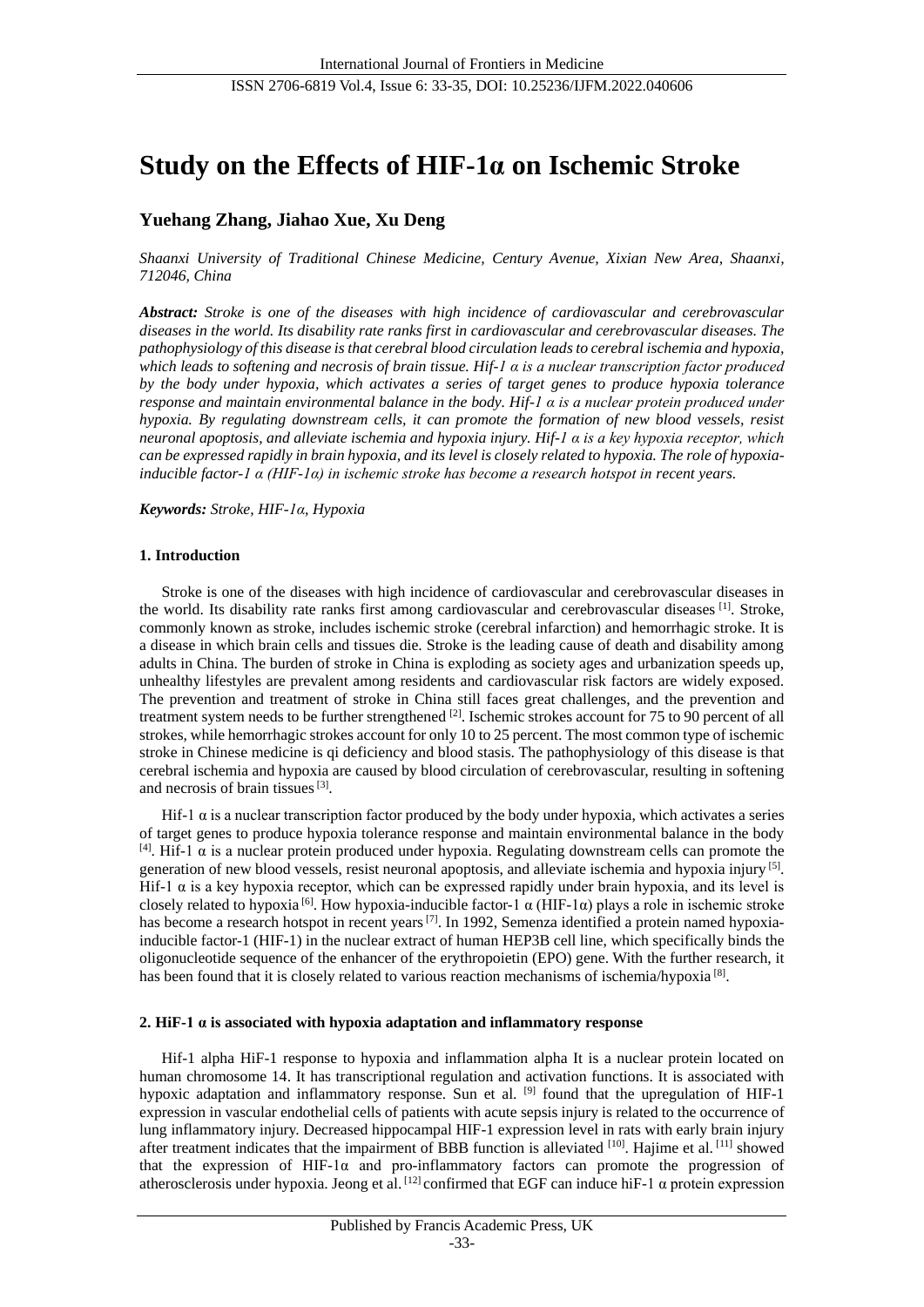## ISSN 2706-6819 Vol.4, Issue 6: 33-35, DOI: 10.25236/IJFM.2022.040606

and promote ectodermal cell proliferation under hypoxia.

#### **3. The role of HIF-1α in acute ischemic stroke**

Hypoxia-inducible factor-1 (HIF-1) is a nuclear transcription factor that maintains oxygen homeostasis and tolerates hypoxia in tissue cells under hypoxia. Studies have shown that HIF-1α can regulate the expression of a series of genes (mainly related to hypoxia) to repair nerve cell damage  $[13]$ . Some studies have also shown that hiF-1 overexpression in brain tissue  $\alpha$  induced by severe sustained hypoxia and ischemia can activate notch-1, p53 and other genes, activate inflammatory cells and inflammatory mediators, and promote the recovery of neural function [14].

#### **4. HIF-1α regulates a series of gene expression to repair nerve cell damage**

Under normal conditions, plasma hiF-1 levels in HIF-1α are very low. However, during cerebral ischemia and hypoxia, hiF-1 transcription and expression in nerve cells are increased and hiF-1 degradation occurs, while  $\alpha$  prolyl hydroxylase and ubiquitin proteasome systems are inhibited  $[15]$ . In addition, ischemic hypoxia injury leads to impaired nerve cell integrity. The BBB permeability increases and hiF-1 α leakage increases its plasma content. Cerebral thrombosis leads to ischemia and hypoxia in brain tissue, and increases hiF-1 α expression in nerve cells. In recent years, studies [16,17] have found that hif-1 α can regulate many hypoxia-related genes, such as vascular endothelial growth factor, glucose transporter, erythropoietin, inducible nitric oxide synthase, b-cell lymphoma gene 2, caspase, adenovirus interfering protein 3, Ngb, heat shock protein 70, etc. These genes increase ATP release by promoting anaerobic metabolism, promote microcirculation reconstruction and vascular dilation, promote erythropoiesis, increase oxygen load, reduce neuronal apoptosis, and reduce brain tissue damage after ischemic stroke.

#### **5. HiF-1 α overexpression activates inflammatory cells and inflammatory mediators**

Overexpression of HIF-1 $\alpha$  in brain tissue induced by severe sustained hypoxia and ischemia can activate p53, Notch 1 and other genes, promote apoptosis, activate a large number of inflammatory cells (neutrophils and macrophages) and inflammatory mediators (NF - XB and COX-2), and increase brain edema and blood-brain barrier permeability. However, knockout of hiF-1 α gene or inhibition of HIF-1α expression can alleviate brain tissue damage after ischemic stroke and promote the recovery of neurological function [18]. The level of hiF-1 in α plasma was significantly increased in patients with stroke. The larger the infarct size was, the higher the level of HIF-1 was in patients with ischemic stroke. Stroke can lead to elevated levels of hiF-1 in serum alpha. The more severe the stroke, the more elevated hiF-1 levels were. The possible mechanism is that when cerebral infarction occurs, there is repeated hypoxic-reoxygenation process, which leads to the hypoxia environment of tissues or organs, thus initiating oxidative stress response and inducing hif-1  $\alpha$  expression, and inhibiting hif-1  $\alpha$  degradation and increasing its level [19].

#### **6. Conclusion and outlook**

Therefore, in view of the different effects of HIF-1 $\alpha$  in different periods, we must strictly control the treatment time window and drug dose when applying HIF-1 $\alpha$  in the treatment of ischemic stroke, so as to let the neuroprotective effect of HIF-1α play a leading role and reduce its neurological injury function as much as possible, so as to better treat ischemic stroke. As a nuclear transcription factor, HIF-1 $\alpha$  plays an important role in the physiological and pathological processes of mammalian growth and development. Regulation of HIF-1α activity is the entry point for treatment of many diseases. Although the study of HIF-1 $\alpha$  in the nervous system is just beginning, further study of hiF-1  $\alpha$  will provide a deeper understanding of the pathological mechanism of stroke, and also provide a new treatment for cerebral hypoxia disease.

#### **Acknowledgements**

This work was financially supported by Shaanxi College Students' innovation and entrepreneurship training program (No.: S202010716043).